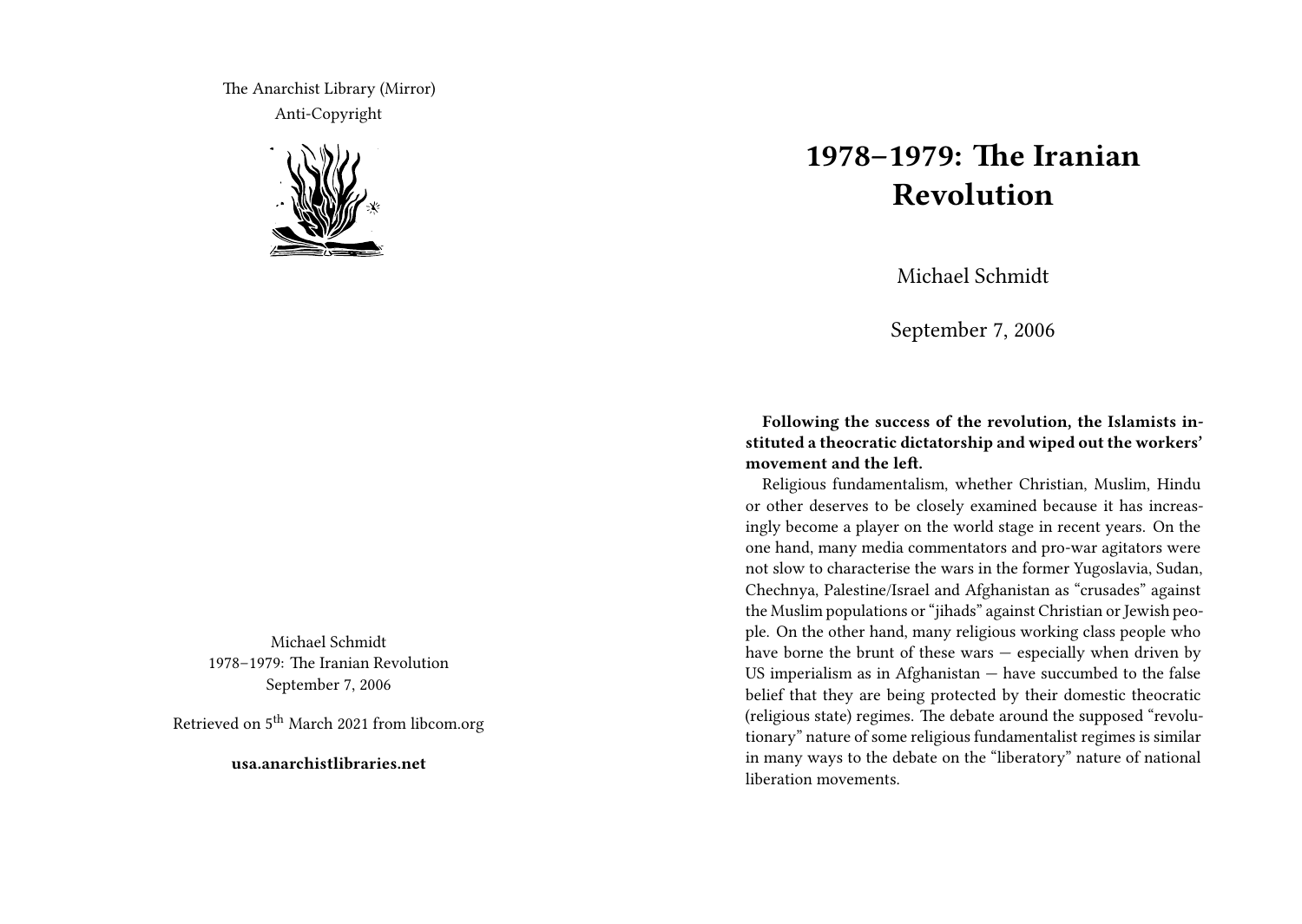Although the relationship between anarchist revolutionary workers and religious (or nationalist) workers fighting for a better life is complex, given the current war on the Afghan people, an examination of a genuine workers' revolution in a majority Muslim country is probably the most effective way to clarify our position. So we will look at what happened during the Iranian Revolution of 1978–1979.

Iran is an important test case firstly because until the revolution, Iran was one of three key pro-Western strongholds in the Middle East necessary for suppressing local worker demands and keeping oil production cheap (the others being Israel and Saudi Arabia). Secondly, because the revolution  $-$  or more correctly, the Mus- $\lim$  clerical counter-revolution that destroyed it  $-$  was to the Arab, Kurdish and Persian world what the Russian Revolution was to the European world and has provided the "model revolution" debated amongst anti-imperialist and revolutionary Muslim workers ever since. Iran developed great strategic importance for the imperialist powers (especially Britain and Russia, then later the USA) following the discovery of massive reserves of oil there in 1908.

The Iranian oil industry concentrated more workers together than any other industry in the Middle East, with 31,500 working in oil production by 1940 — but most of the profits went to Britain. The following year, Russia and Britain invaded Iran and installed a puppet ruler (shah), but worker militancy was on the rise. The Communist Party of Iran had collapsed in the 1920s, but new leftist and nationalist forces came into being and organised industrially: the communist-inspired Masses organisation and the National Front. A crackdown by the British-backed shah's forces in the late 1940s drove the movement underground.

But despite the intensive activities of the secret police, militant cells of workers — and, operating in parallel, religious fundamentalist scholars allied to the exiled Ayatollah Khomeini — re-emerged to agitate for change, especially during the 1963 revolt, and starting again in the early 1970s.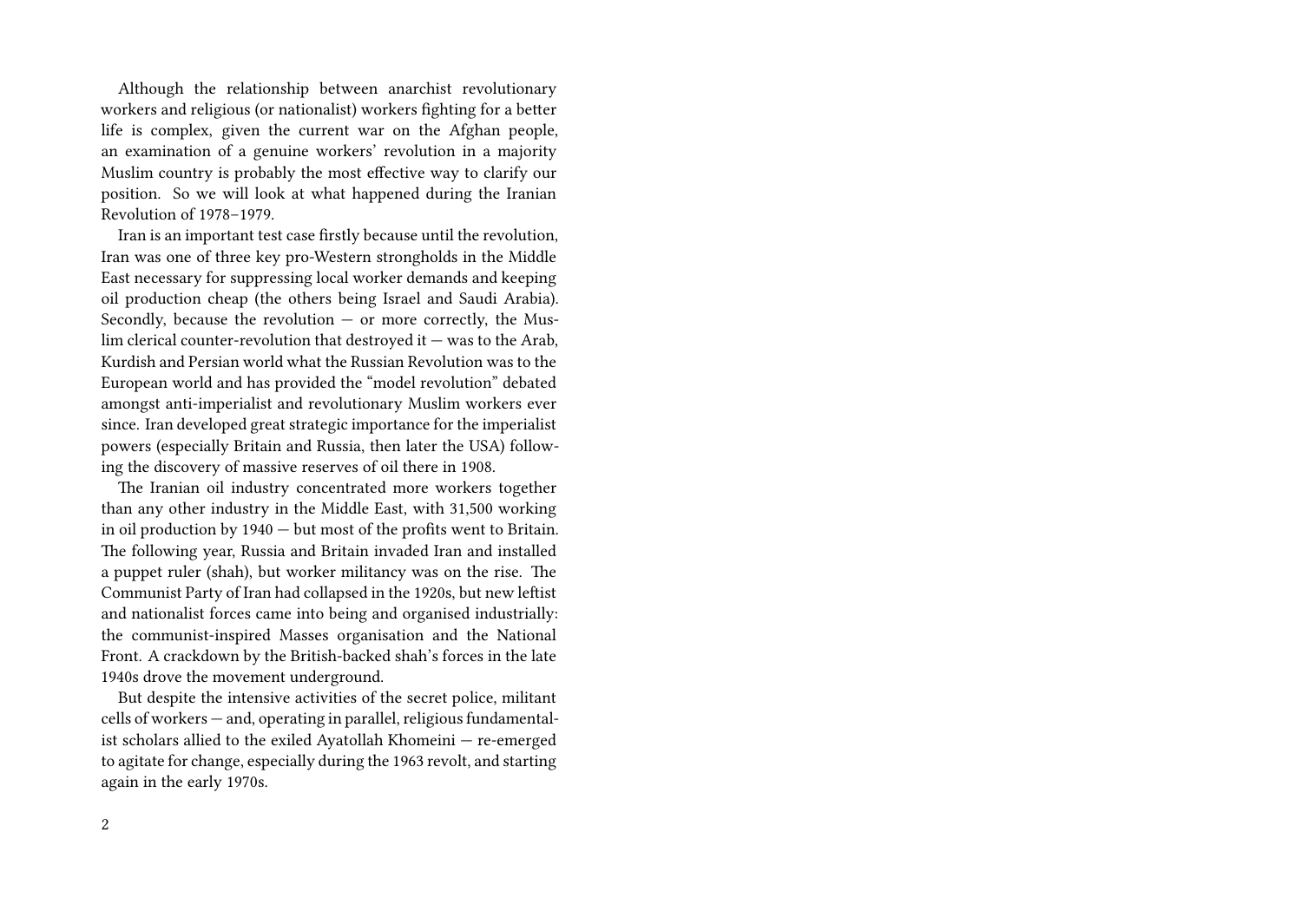Increasingly, the extravagance of the shah's Pahlavi dynasty provoked resentment in all parts of Iranian society, even among the middle classes which were traditionally strong supporters of the regime. In August 1977, 50,000 poor slum-dwellers successfully resisted their forced removal by police, then in December, police massacred 40 religious protestors and the resentment boiled over into open anger. Strikes and sabotage were on the rise while wages dropped due to an economic downturn. The shah imposed martial law and on "Black Friday", September 8, 1978, troops gunned down thousands of protestors.

In response, infuriated workers launched a strike-wave that spread across the country like wildfire. Oil workers struck for 33 days straight, bringing the economy to a dead halt, despite fruitless attempts to send troops into the oilfields. On December 11, 2 million protestors marched in the capital, Tehran, demanding the ousting of the shah, an end to American imperialism and the arming of the people. Soldiers began to desert. On January 16, 1979, the shah fled to Egypt. In mid-February, there was an insurrection, with air force cadets joining with guerrilla forces — the leftist Organisation of Iranian Peoples' Fedai Guerrillas, or Fedayeen, and the nationalist Mujahedeen  $-$  in over-running the military academy, army bases, the parliament, factories, armouries and the TV station. The Pahlavi regime collapsed and Khomeini, who had returned from exile, cobbled together a multi-party provisional government, but the people wanted more.

Women's organisations flourished, peasants started seizing the land and in some places, established communal cultivation councils, strikes were rampant and workers seized control of their workplaces, arranging raw materials, sourcing and sales themselves, even setting prices in the oil industry. A system of grassroots soviets — called "shoras" in Iranian and based on the old factory council idea — sprang up in fields, factories, neighbourhoods, educational institutions and the armed forces. Armed neighbourhood committees — called "komitehs" — based